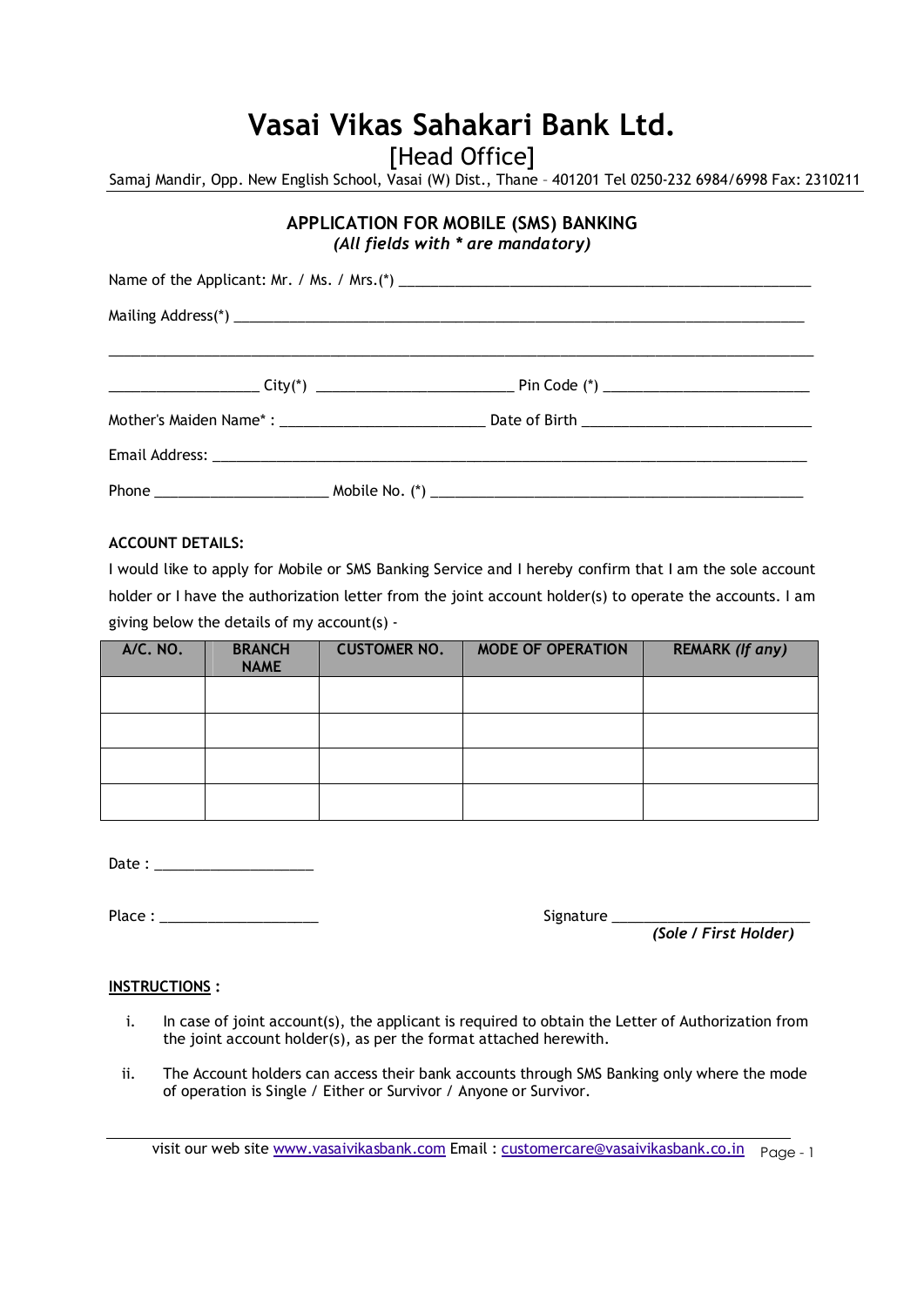### **Vasai Vikas Sahakari Bank Ltd.**

[Head Office]

Samaj Mandir, Opp. New English School, Vasai (W) Dist., Thane – 401201 Tel 0250-232 6984/6998 Fax: 2310211

#### **1. Definitions:**

- **"Bank"** refers to the Vasai Vikas Sahakari Bank Ltd., registered under the Bombay Co-operative Societies Act, 1925 and deemed to be registered under the Maharashtra Co-operative Societies Act, 1960 and [licensed] as a bank under the Banking Regulation Act, 1949 and having its registered office at Ground Floor, Samaj Mandir, Opp. New English School, Vasai (W), Thane 401201.
- **"Authorized User"** means the Account Holder/s availing the facility of Phone & Mobile Banking on demand from a branch of the Bank where the account holder/s is maintaining an account. Such an account for which the facility is sought is called the **"Designated Account/s".**
- **Facility"** shall mean mobile banking facility (which provides the Authorised Users, services such as information relating to Account(s), details about transactions and such other services as may be provided on the Phone & Mobile Phone Number by Bank from time to time. These facilities are the part and parcel of the *"Delivery Channels"*.
- **"Mobile Phone"** means the mobile phone or such other communication device which is used to access the Facility.
- **"Mobile Phone Number"** shall mean the number specified by the User on the Form provided by Bank or otherwise for the purpose of availing the Facility.
- **"Customer ID" & "PIN"** are deemed to include a Unique Customer ID and Personal Identification Number of the user under these Terms;
- **"Transaction Password"** means the account holder/s unique number for executing the request under this Facility. The Customer's account/s will require this the password when he / they opts for general enquiry.
- **"Base Branch"** is the first Branch issuing the TPIN.
- **"Unclear Balance"** means the amount of cheque/s deposited in the account but not realised.
- **"Balance"** means the balance in the account at the time of enquiry/executing the request.
- **"CR"** means Credit Balance.

**"DR"** means the debit balance.

- 2. **The Mobile Banking** facility is available only for one Mobile/cell number per account. The Authorized User may register one Mobile for all the accounts maintained by the Authorized User. The Bank may however at its discretion make the said facility available only for one account.
- 3. In the event of the Mobile/Cell being misplaced or lost, the Authorized User undertakes to inform the Bank immediately about the same in writing, to enable the Bank to withhold discontinue the said facility. The Bank shall not be held responsible /liable for any loss, cost, expensed etc. suffered or incurred by the Authorized User by reason of availing the said facility and/or by reason of misuse of the said facility and/or by reason of the mobile phone being misplaced/lost.
- Facility cannot be claimed as a matter of right. The Bank reserves the right to refuse/withdraw the facility without ascribing any reason. The Bank is in its absolute discretion may prescribe or levy service charges/fee in future under intimation to the Authorized User. The Authorized User will have the option to continue the service with the fee/charges levied or discontinue the **Facility**.
- **5. The Facility is available only for individual/joint account with the mode of operation as "either or survivor", "anyone or survivor" and to proprietary concerns. The Bank at its discretion may add provide the said facility to other categories of account holders.**
- 6. All request for balance details or otherwise received from the Authorized User relating to **Facility** will be lodged at the base Branch where the Authorized User is maintaining the designated account(s). The Authorized User will be responsible for all the request executed through the **Facility** and such transactions will be construed by the Bank to have emanated from the registered Authorized User and will be binding on him.
- **7. The Facility is available only in respect of Savings Bank, Over Draft and Current accounts.**
- 8. The mandate issued at the time of opening the account or at any time thereafter shall continue and shall not stand altered by reason of the said service being provided to the Authorized User.
- 9. The Authorized User shall be solely liable and responsible for wrong/incorrect information provided. The Bank at its discretion may withdraw the said facility for any incorrect / wrong information provided besides being entitled for any other action as deemed fit.
- 10. Any dispute between the Authorized User & the Bank is subject to the jurisdiction of the Court in Vasai or Thane District.
- 11. The Authorized User desiring to discontinue the said facility shall be required to give **three days written notice to the**  Bank of his/their intention to discontinue the facility.
- 12. It shall be the endeavour of the Bank to make the facility available round the clock. However the Bank shall not be responsible and/or liable for any failure of whatsoever nature to the Authorized User and/or third parties for any failure to provide the said facility. The Bank shall not be responsible and/or liable for any direct, consequential or indirect loss or damage suffered or incurred, arising from or related to use of **Facility** to the Authorized User and/or any third parties.
- 13. The Bank reserves the right to terminate the **Facility** if the designated account is conducted not satisfactorily. The Bank reserves the right to discontinue the **Facility** at any time without giving any notice.
- 14. In the interest of the Authorized User, the Authorized User is advised to change the PIN at regular intervals.
- 15. If the Authorized User does not use the **Facility** continuously for a period of ninety days, the **Facility** shall be withdrawn at the discretion of the Bank. The Bank on written request of the Account Holder/s shall make the same available to the Authorized User.
- 16. The Authorized User shall be deemed to have notice of any change in the terms and conditions if displayed on the notice board of any of the branch where the Authorized User has an account.
- It would be observed that there is a provision to include details *(maximum upto 4 A/cs.)* of other accounts maintained in other branches. The accounts so indicated will all be linked to the same mobile no. and/or phone banking and at the time of usage. The customer has the liberty to operate from any of the accounts listed.